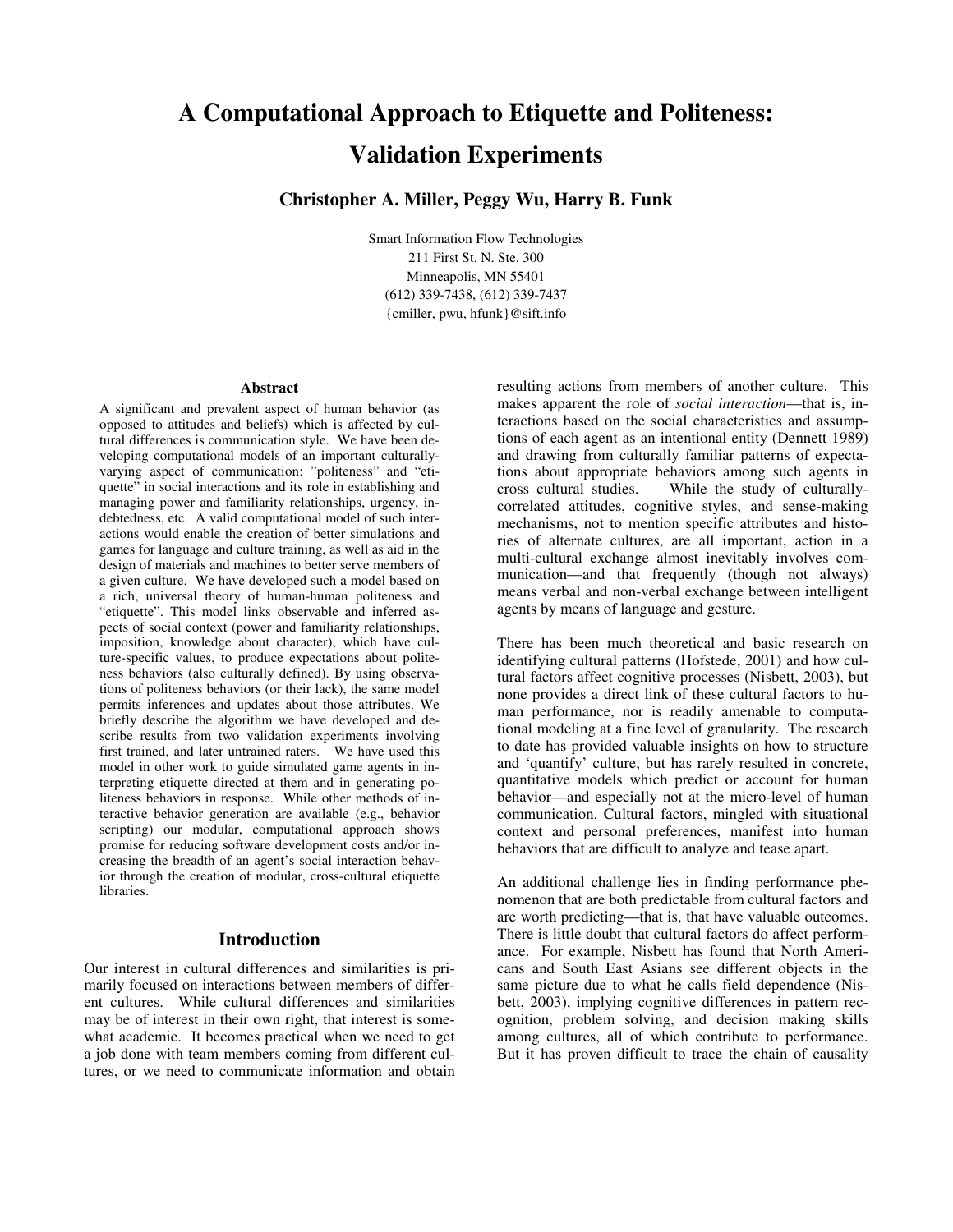from these differences to actual, valuable behavioral differences.

We have instead focused on developing a concrete model of observable human behaviors—specifically communication behaviors having to do with etiquette and politeness which in turn have relevance for human performance, attitudes and broader decision making.

## **"Politeness" for Social Interactions?**

 The terms "etiquette" and "politeness" are likely to evoke notions of dinner forks and curtsies. But *politeness* is a well-studied anthropological, sociological and linguistic phenomenon. It is the processes by which we determine and manage the "threat" inherent in communication between intentional actors which are presumed to have goals and the potential to take offense at having those goals thwarted (cf. Dennet, 1989; Goffman, 1967). Politeness is one means by which we signal, interpret, maintain and alter social relationships. *Etiquette* is the code by which we signal politeness. It makes use of verbal, physical, gestural and even more primitive modes of interaction. For example, deference can be expressed by posture, by quiet speech and/or by explicit markers such as titles and honorifics. The key is the set of cultural expectations which allow interactants to interpret the behavior, or lack of behavior, in a predetermined fashion. In this sense, there is a "cultural etiquette" associated with, say, infantry soldiers as opposed to clerical workers, just as there is a one for marketplace negotiations in the Middle East vs. an American shopping center.

As such, therefore, politeness and etiquette (at least in our sense) should be very much at the forefront of training and managing social interactions, and they should play a large role in determining the believability and effectiveness of simulations and training materials. Believable behavior is behavior that is understandable (i.e., the viewer can infer intent behind the behavior) and broadly consistent with a domain expert's (e.g., native speaker's) expectations. Understandability and expectations, in turn, depend upon the social and cultural context of the behavior. Etiquette provides a way of modeling interactions and moves within a social and cultural context, and of predicting their impact on observers' interpretations about the motives, understanding, knowledge and relationships of those who exhibit them. Therefore, we have focused on modeling etiquette and its role in achieving believability. If simulated characters do not behave in accordance with etiquette-based expectations, one of two outcomes may result: either (1) they will not be perceived as believable, or  $(2)$  they will be misinterpreted—the trainee will draw false inferences about their relationships, intentions, etc. In either event, they will be useless for training purposes—and worse yet, they may produce inaccurate expectations in students who interact with them.

# **A Model of Human-Human Etiquette for Politeness**

A seminal body of work in the study of politeness is the cross-cultural studies and resulting model developed by Brown and Levinson (1987). Brown and Levinson noted that people across cultures and languages regularly depart from strictly efficient conversation by using conversational behaviors designed to mitigate or soften direct expressions of desire, intent or command. A simple illustation in English would be: as we settle down to a meal together, I ask you "Please pass the salt." The use of "please" in that sentence is unnecessary for a truthful, relevant or clear expression of my wish and is, in fact, not required to express my overt intent. Over years of cross linguistic and cross cultural studies, Brown and Levinson collected a huge database of such violations, and developed a model to explain their occurrence, which will be explained next.

#### **Face threats in social interactions**

The Brown and Levinson model assumes that social actors are motivated by two important social wants based on the concept of face (Goffman, 1967) or, loosely, the "positive social value a person effectively claims for himself" (cf. Cassell and Bickmore, 2002, p. 6). Face can be "saved" or lost, and it can be threatened or conserved in interactions. Brown and Levinson further refine the concept of face into two specific subgoals that all social actors can be presumed to have:

- 1. *Positive face*—an individual's desire to be held in high esteem, to have his/her actions and opinions valued, to be approved of by others, etc.
- 2. *Negative face*—an individual's desire for autonomy, to have his/her will, to direct his/her attention where and when desired, etc.

Virtually all interactions between social agents are to some degree Face Threatening Acts (FTAs). My simple act of speaking to you, regardless of the content of my words, places a demand on your attention that threatens your negative face, for example. This, then, is the reason for the "please" in my request for salt: If I simply state my desire as bald propositional content (e.g., "Give me the salt") I would be ambiguous about whether I have the power or right to compel you to give me salt. You might well take offense at the implication. The "please" is thus a "redressive" strategy which mitigates the threat. Furthermore, the expectation that such a strategy be used is an example of etiquette that enables interpretations. The etiquette is the "rule" that entitles us to conclude that those who use "please" are striving to play by the rules—striving to be seen as polite; those who do not are not striving to be polite for various reasons (perhaps they don't believe they need to be, perhaps their notions about politeness are different, perhaps they are just rude).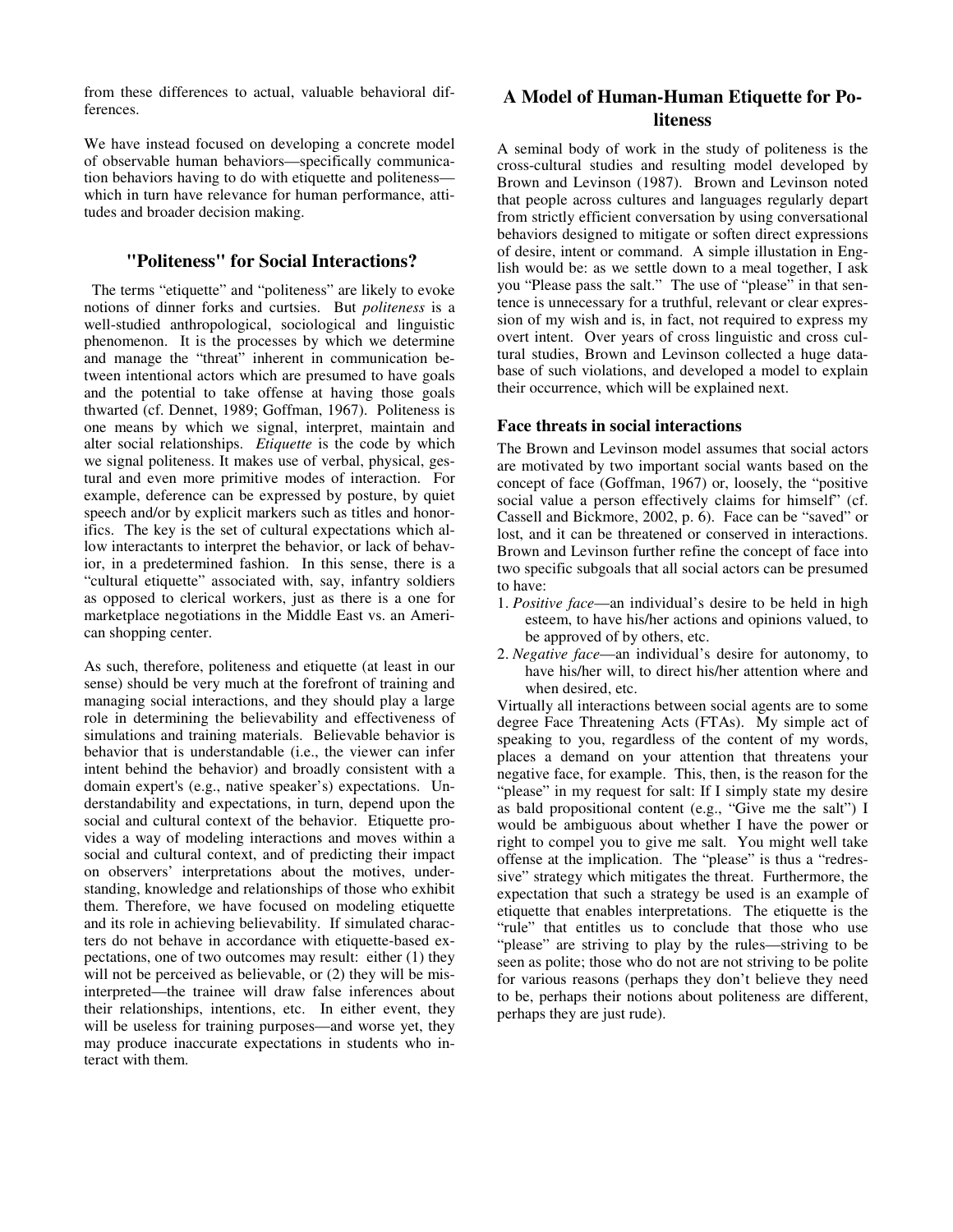#### **Computing the severity of a face threat**

The core of Brown and Levinson's model is the claim that the degree of face threat posed by an act is provided by the function:

$$
W_x = P(H,S) + D(S,H) + R_x
$$

- Where,  $W_x$  is the 'weightiness' or severity of the FTA x
- P(H,S) is the relative power that H has over S. Power is an asymmetric relationship.
- $D(S,H)$  is the social distance between the speaker (S) and the hearer (H). Social distance is roughly the inverse of familiarity and is a symmetric relationship
- $R_x$  is the ranked imposition of the raw act itself.

Brown and Levinson themselves do not operationalize these parameters; instead, they are offered as qualitative constructs. Work by Cassell and Bickmore (2003) and by Johnson and Rizzo (2004) has created numerical representations for them toguide, respectively, a simulated real estate agent in making small talk and a pedagogical agent in offering advice and criticism. Our goal has been to develop a computational formulation of the Brown and Levinson algorithm for use in free-flowing conversation and social interactions between humans and agents in a simulation environment.

In our implementation of Brown and Levinson, described below, we add an additional term. They allude to, but don't explicitly include, a factor representing the relative weighting an individual puts on his/her own goals vs. the face goals of others-- his/her general willingness to place others' needs first. We have called that term "character" and introduce a term for it, abbreviated as C(S) for the character of speaker (S).

#### **Redressing Face Threats**

Since FTAs are potentially disruptive to human-human relationships, we generally make use of redressive strategies to mitigate the degree of face threat imposed by our actions. The core of Brown and Levinson's model is the claim that the degree of face threat posed by an act must be redressed or balanced by the value of the politeness behaviors used if the social status quo is to be maintained. That is:

- $W_x \cong V(A_x)$
- Where  $W_x$  is the "weightiness" of severity of a face threat x, and
- $V(A_x)$  is the combined redressive value of the set of politness behaviors  $(A_x)$  used in the interaction.

If less redress is used than is perceived as necessary, that is if  $W_x \gg V(A_x)$ , then the utterance will be perceived as rude and the hearer may seek alternative explanations or interpretations for the behaviors, as will be discussed below. If more politeness behaviors are used than are perceived as necessary, that is if  $W_x \ll V(A_x)$ , then the utter-



**Figure 1. Universal redress strategies as ranked by Brown and Levinson (1987).** 

ance will be perceived as "over-polite" or obsequious and, again, ulterior motives for the behaviors or ulterior interpretations of the context may be sought.

Brown and Levinson offer an extensive catalogue of universal strategies for redressing, organized according to 5 broad strategies. These are illustrated in Figure 1 ranked from least to most threatening.

- The least threatening approach is simply not to do the FTA. Some FTAs simply can't be performed without insult, regardless of the amount of redress offered.
- Off record FTA strategies are means of doing the act with "plausible deniability" by means of innuendo and hints. An "off record" method of asking for salt might be "I find this food a bit bland."
- Overt FTA can still be mitigated by offering redress aimed at either positive or negative face. Brown and Levinson suggest that negative redress will be more effective. Negative redressive strategies focus on H's negative face needs—independence of action and attention. They minimize the impact on H by being direct and simple in making the request, offering apologies and deference, minimizing the magnitude of the imposition and/or explicitly incurring a debt.
- Positive redressive strategies target the hearer's positive face. These strategies emphasize common ground between S and H by noticing and attending to H, by invoking in-group identity, by joking and assuming agreement and/or by explicitly offering rewards/promises.
- Finally, the most threatening way to perform an FTA is "baldly, on record," without any redress.

Brown and Levinson's model doesn't stop at that level, however. For positive and negative redressive and off record strategies, they offer a host of well-researched examples from at least three different language/culture groups (English, Tamil and Tzeltal) organized into a structure of mutually supporting and incompatible approaches. We do not have space to present their findings in depth, but we note as an example that their categorization of negative redress strategies contains 10 alternate approaches, some of which are mutually supporting or conflicting, including: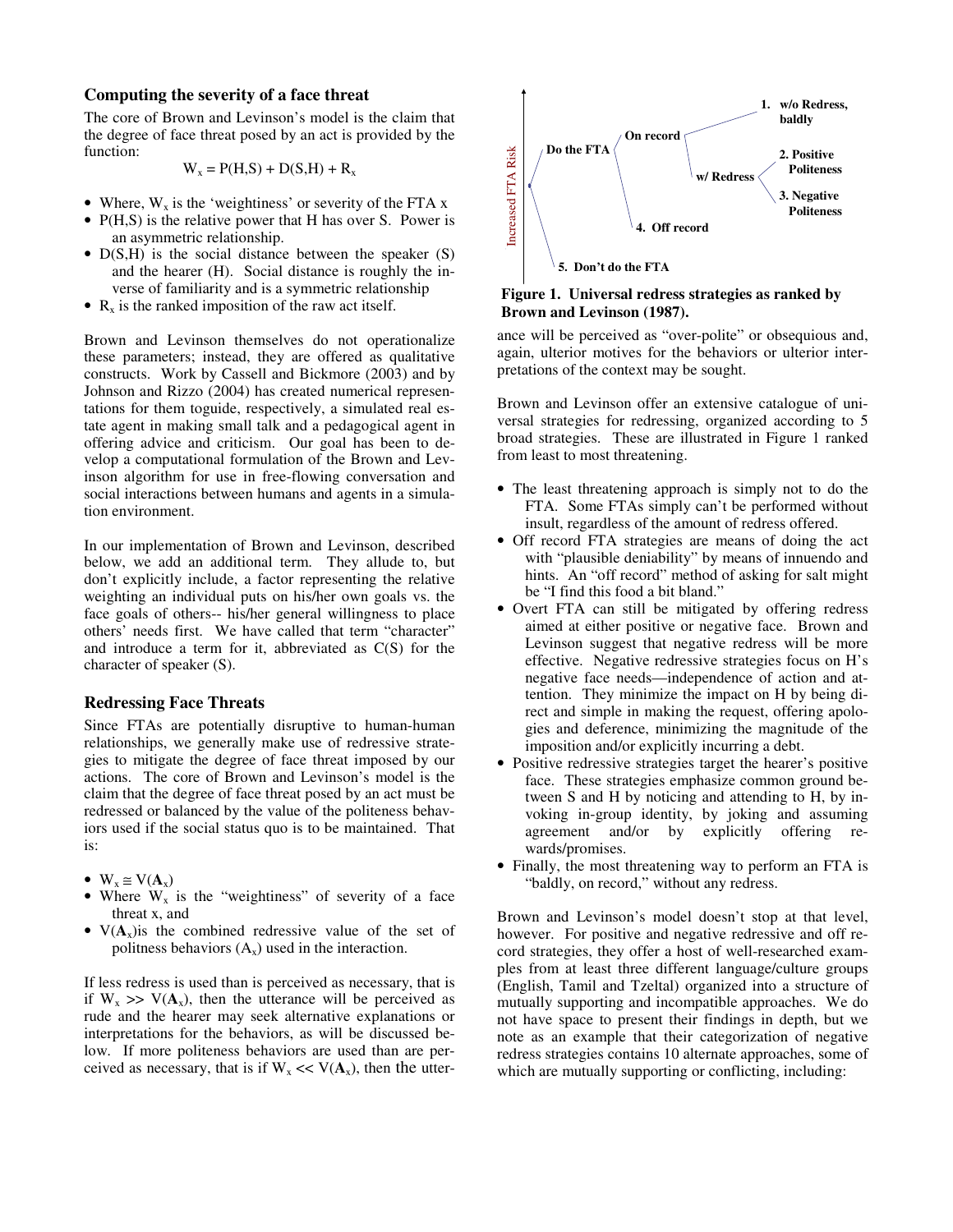- Be Pessimistic—"You're not going to pass me the salt, are you?"
- Minimize the Imposition—"Could you just nudge that salt shaker over here?"
- Give Deference—"Excuse me, sir, would you pass the salt?"
- Apologize—"I'm sorry to interrupt, but would you pass the salt?"

# **An "Etiquette Metric"—Believable levels of Politeness**

According to the Brown and Levinson model described above, people generally want to accomplish their goals expeditiously-- and this argues for minimizing redressive strategies. But they also experience a range of social and personal pressures to not threaten the face of those they interact with (especially those with greater power or shared familiarity)-- and this argues for extensive redressive strategies. The balance between these pressures yields the selection of specific strategies in context.

As stated above, the core of the Brown and Levinson model is the notion that the relationship between face threat weight and amount or value of redressive behaviors used determines whether an interaction is perceived as nominal, rude or overly polite. Of course, an individual's perception of the rudeness of an interaction will, in turn, be dependent on that individual's perceptions of the face threat and redress involved. We have expressed this relationship as follows. Perceived politeness is a function of the Perceived Imbalance (I) between the perceived degree of face threat in an interaction and the perceived amount or degree of redress used. We can express this as:

$$
B_O:I_x = B_O: V(\mathbf{A}_x) - B_O: W_x
$$

Where  $B_0$  is the Belief of Observer O about the other terms in the equation and  $I_x$  is the perceived Imbalance (I) of interaction x. Thus, this equation says that the believed imbalance as perceived by Observer O of interaction x will be the difference between the value of the redressive acts A in x (as perceived by O) minus the amount of face threat W (as perceived by O)—which is itself a function of the Observer's beliefs about the P, D, and R terms defined above. Imbalance will be positive when more redressive politeness behaviors were used than there was face threat present—corresponding to the overly polite or obsequious condition.  $I_x$  will be negative when less redress is used than there was threat—a rude condition.

This model also explains a fundamental issue about politeness use—namely, the fact that the same set of politeness behaviors, used in different contexts, may well be perceived as anything from appropriate to rude or over-polite. It is clear that the same degree of redressive value (V(**A**  $B<sub>O</sub>$ )) may be too much, too little or just right depending on the value of the face threat present. Of course, this leaves open the question of how face threat is determined. This aspect of our implementation of the Brown and Levinson theory will be discussed next, followed by a discussion of how we assess redressive actions and their values within this framework.

#### **Algorithm Implementation and Test Cases**

In work funded by a DARPA Small Business Innovation Research grant, we have recently completed the initial development of an "Etiquette EngineTM" (EE)—an algorithm based on Brown and Levinson's work as described above and have demonstrated its capability to provide expected politeness assessments both in controlled tests involving project team members and now also in open surveys involving university students unaware of our model. Our approach and results will be described in this section.

#### **The EE Algorithm**

We have implemented a version of the Brown and Levinson equation to use as a predictive model of the believability of the redressive actions of an actor (whether human or non-player character (NPC) in a game or simulation environment) as it appears to a human observer, with perceived aspects of context (D, P, R and C). Actors which do not exhibit the expected degree of polite redress (either by being over- or under-polite) are expected to be seen as either unbelievable or to invite rethinking of what was previously understood about the D,P,R and C of the context. For example, if a private bursts in on his captain and issues a bald directive ("Get your coat on") without any redress, an observer might well assume that the degree of imposition (R) is less than might otherwise be the case because the private was charged with giving such instructions, or that the familiarity between them warranted it. Otherwise (and especially in a simulated environment), the observer might simply believe that the private was behaving "unbelievably."

The algorithm we have created operationalizes the equations described above. Expanding on the Brown and Levinson equation, our implementation uses weights on each component to allow the valuing D, P, and R differently (a factor we suspect may underlie some cultural differences), resulting in the equation below:

$$
W_x = [w_1 \cdot D(S, H)] + [w_2 \cdot P(H, S)] + [w_3 \cdot R_x] + C(S)
$$

Each Observer adds his/her own interpretations of the context. For example, D(S,H) could be expanded to  $[B_H:w1 \cdot$  $B_H:D(S,H)$ ], representing Hearer's belief about the degree of social distance and the Hearer's belief about the appropriate weight for the social distance term. We use Speaker and Observer (who could also be a Speaker or Hearar) belief similarly  $(B_S: \text{ and } B_O)$ . This results in the following for an Observer O: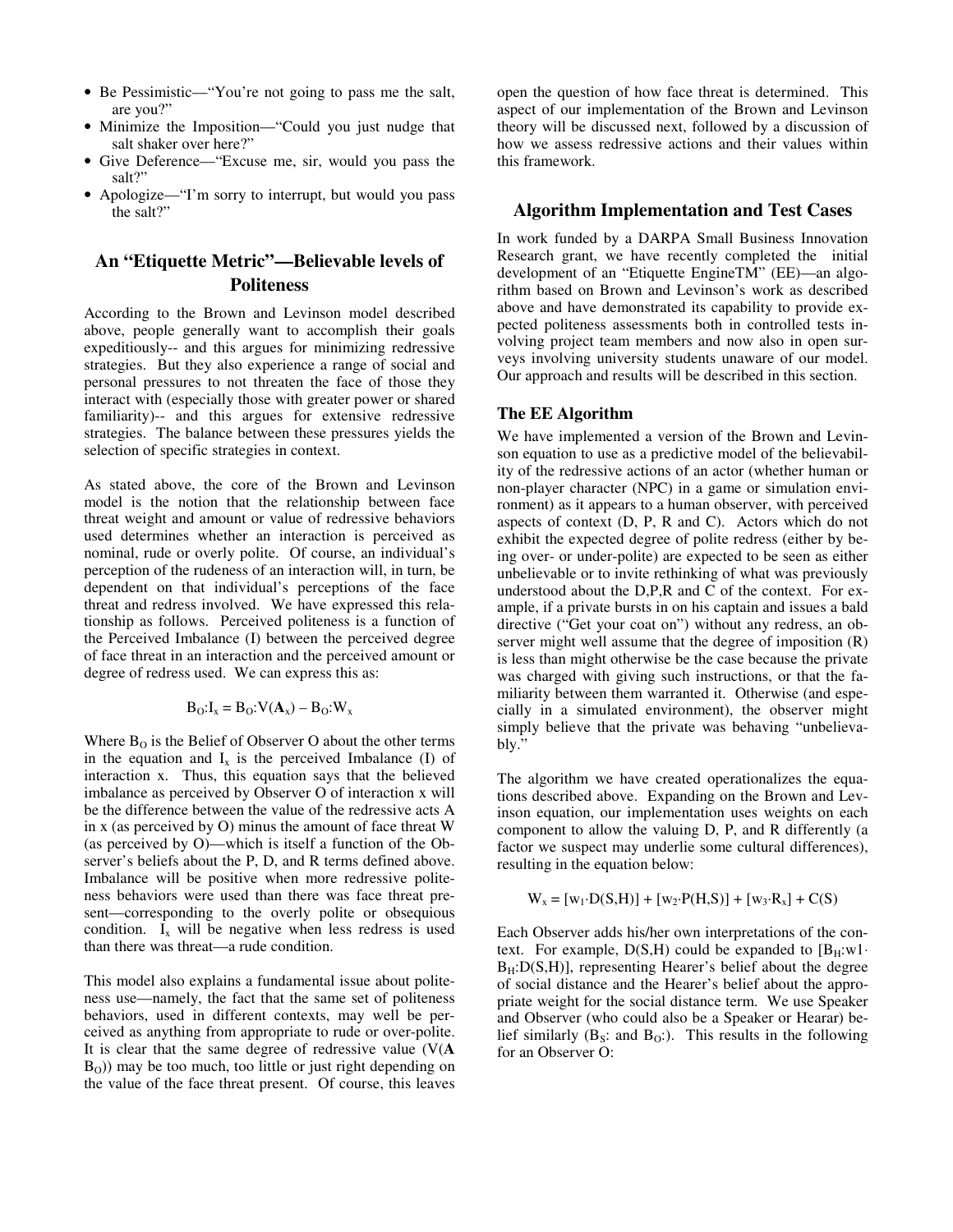$$
\begin{array}{l} B_{\mathrm{O}}\!\!:\!\!W_x\!=\!\big\{[B_{\mathrm{O}}\!\!:\!\!w_1\!\!:\,B_{\mathrm{O}}\!\!:\!\!D(S,\!H)\big]+\big[B_{\mathrm{O}}\!\!:\!\!w_2\!\!:\,B_{\mathrm{O}}\!\!:\!\!P(H,\!S)\big] \quad+\big[B_{\mathrm{O}}\!\!:\!\!w_3\!\!:\,B_{\mathrm{O}}\!\!:\!\!R_x\big]\big\}+B_{\mathrm{O}}\!\!:\!\!C(S) \end{array}
$$

As noted above, the assumption of this model is that the perception of an interaction in context will be determined by the degree to which the weightiness of the face threat is compensated for, or "redressed". Therefore, the value of Wx should be balanced by the "value" (V) of a set of redressive actions used in the interaction  $x(A_x)$  if the interaction is to appear "normal" or believable or without ulterior motive. In other words, we expect the value of the redressive strategies the speaker uses to equal or balance the value of the face threat s/he produces. We express this as a difference to give us an "incredibility" or "imbalance" metric which also serves as a perceived politeness metric:

$$
\mathbf{B}_{\mathbf{O}}:\mathbf{I}_{\mathbf{x}} = \mathbf{B}_{\mathbf{O}}:\mathbf{V}(\mathbf{A}_{\mathbf{x}}) - \mathbf{B}_{\mathbf{O}}:\mathbf{W}_{\mathbf{x}}
$$

In order to use this metric to evaluate the imbalance between expected and observed levels of politeness, we must operationalize the various parameters. Space does not permit a detailed presentation of our method for accomplishing this, but we will summarize the basic approach below.

#### **Operationalizing EE Terms**

To operationalize and quantify the Brown and Levinson model described above, we first developed scalar values for the politeness parameters P,D and R. These scales were initially for basic American culture, but we have since experimented with representing Pashtu culture in a similar approach with reasonable success. We represented the variables, as well as various parties' perceptions of them, as continuous scalar values ranging from negative to positive infinity. The value of 0 is the "balance point"--a nominal or equal value for each scale, while positive values indicate that the parameter is increased (and contributes to an increasingly "weighty" or potent FTA); negative values indicate that it is decreased (and is building up the Hearer rather than threatening him or her). For Power Difference of the Hearer over the Speaker (P(H,S)), for example, a value of 0 means that the power of the Hearer and the Speaker are equal, that they are (exact) peers. Values greater than 0 indicate that the Hearer (H) has increasingly greater power relative to S and, therefore, that face threat increases whenever S addresses H. Similar scales were developed for  $D(S,H)$  and Rx. The character term  $(C)$  was represented as a simple value added or subtracted from the  $W_x$  sum.

Next, we developed numerical valuations for various redressive behaviors based on the guidelines provided by Brown and Levinson as depicted in Figure 1 above. Ranges of values for the broad classes of strategies were defined as follows, with individual strategies within each class being assigned a value within the designated range:

#### **Table 1. Two sample vignettes.**

Vignette 1 —*High Face Threat, High Redress, High Believability* A low ranking soldier (i.e., a corporal, as indicated by uniform insignia) walks into the Mayor's office and the Mayor motions him quickly to a seat. The soldier takes off his hat and sits down, waiting while the Mayor continues to write something. The Mayor finishes up writing, puts down his pen and looks up at the soldier expectantly. The soldier then says, "I'm sorry to interrupt you work, Mayor Fredrickson, but my name is Corporal Jones and I've been put in charge of your escort to the event tonight. I was wondering if it would be possible for you to let me know where I can meet your wife so that I can get her there on time?"

Vignette 2—*High Face Threat, Low Redress, Low Believability*: As for vignette 1 above except that the soldier acts and speaks differently. Here, he interrupts the mayor while he is speaking, perhaps by putting a hand on his shoulder, and says loudly, "Tell me where I can meet your wife?"

- The value of the use of an individual positive redressive strategy (see Brown and Levinson, p. 102, Figure 3, for a list) will provide from 1 to 40 "units" of redress.
- The value of the use of an individual negative redressive strategy (see Brown and Levinson, p. 131, Figure 4, for a list) will provide from 20 to 60 units of redress.

Within the range defined above, a specific score was assigned to individual instances of redress which fell into the category, as will be illustrated below.

The effects of multiple redressive strategies were scored as simply additive. We understand that this is a simplification, and that the efficacy of added redressive behaviors probably falls off, eventually becoming simply irritating. This means that the value V of a set of N redressive actions A contained in interaction x is:

$$
V(A_x) = V(A_1) + V(A_2) + ... V(A_N)
$$

#### **Evaluation Test Cases**

This approach was tested in a series of sample social interaction vignettes crafted to represent (according to our American cultural intuitions) either normal/balanced politeness, unbelievable over-politeness or unbelievable rudeness. Our goal was to determine if the equation and scoring techniques we had developed would track our intuitions. The level of face threat and redress were varied over this set of vignettes so that high face threat situations were paired with high levels of redress (roughly balanced) as well as low levels of redress (highly imbalanced and rude). Similarly, very low levels of face threat were paired with very high levels of redress (over-polite) and with low levels of redress (balanced). Examples of two such vignettes are illustrated in Table 1.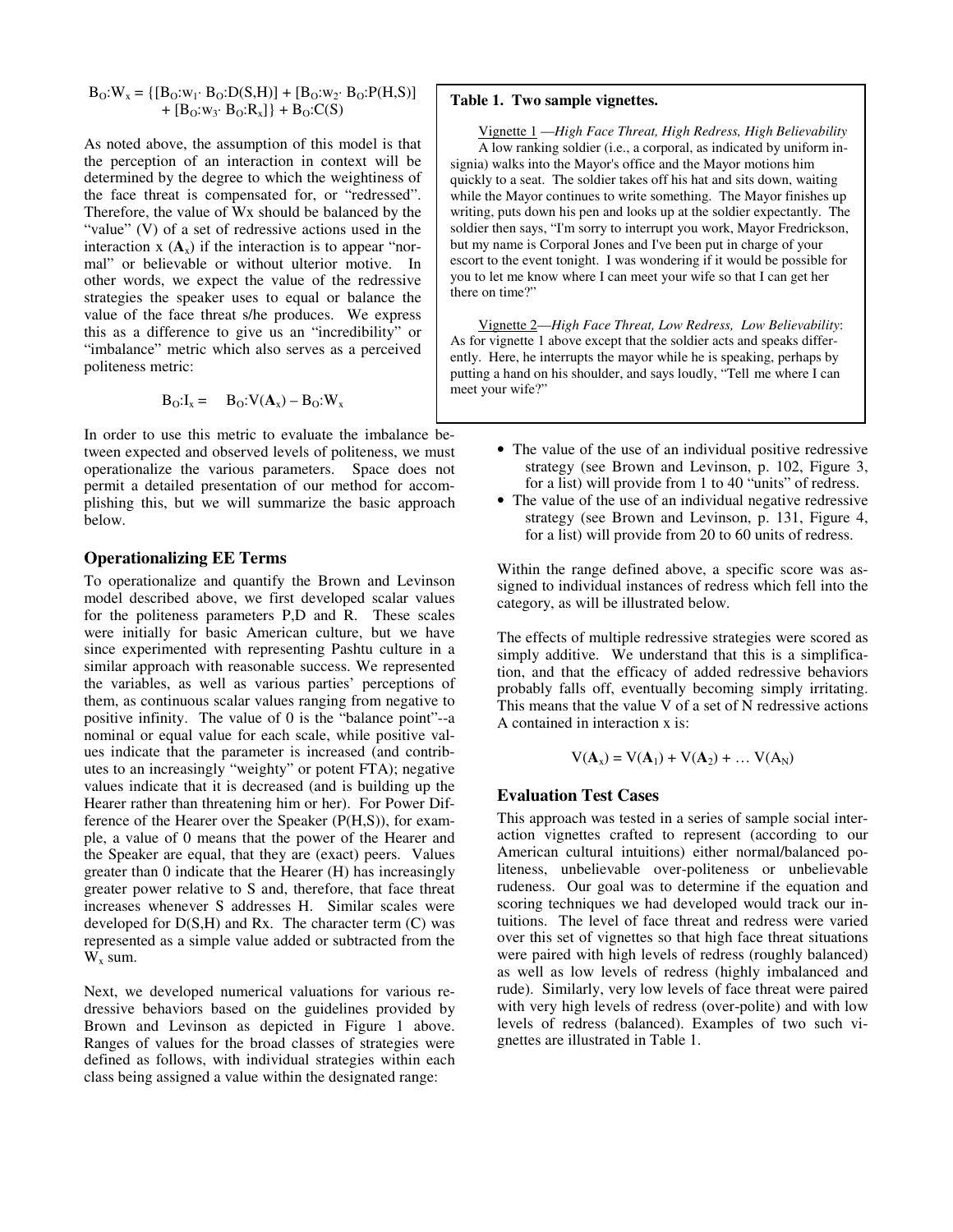| <b>Action and Interpretation</b>                                                                                                                                                                                                                                                                      | <b>Score</b> |
|-------------------------------------------------------------------------------------------------------------------------------------------------------------------------------------------------------------------------------------------------------------------------------------------------------|--------------|
| 1. The soldier waits until the mayor is finished and invites him to speak. This seems to be a very explicit form of negative<br>politeness (putting the other's interests first) and, especially in this instance where the H was not actively engaged in another<br>conversation, seems very potent. | 60           |
| 2. The soldier takes off his hat. This is a sign of deference, which is in turn a fairly potent negative politeness strategy.                                                                                                                                                                         | 50           |
| 3. The soldier apologizes for interrupting. This is also a negative politeness strategy, though arguably a less potent one (though that<br>may be highly mitigated by facial expressions and body language).                                                                                          | 30           |
| 4. The soldier uses an honorific. Moderately potent negative politeness strategy.                                                                                                                                                                                                                     | 40           |
| 5. The soldier poses the FTA as a question. Common negative politieness strategy.                                                                                                                                                                                                                     | 20           |
| 6. The soldier offers an explanation/reason for needing the information. Positive politeness strategy.                                                                                                                                                                                                | 35           |
| 7. The soldier appeals to the Mayor's (H's) interests. Positive politeness strategy Powerful in this context.                                                                                                                                                                                         | 30           |
| 8. The soldier is hesitant and skeptical about compliance. A common but reasonably potent negative politeness strategy.                                                                                                                                                                               | 30           |
| <b>TOTAL</b>                                                                                                                                                                                                                                                                                          | 295          |

#### **Evaluation 1—Trained Rater Correlations**

Each of the eight vignettes was then assessed using the operational scoring tables we had created for both the situational context parameters (P, D, R, and C) and for the values of the individual redressive actions used. For example, for the first vignette the imbalance evaluation proceeded as follows:

- The corporal (as S) has lower power than the mayor by a fairly large degree. Their "power difference" is fairly large—perhaps slightly larger than our anchor point of 100, yet less than the anchor point of 1000. We scored that as  $P(H, S) = 300$  (and, since there were no cultural differences or speaker or observer misperceptions  $B_0$ : $P(H, S) = 300$ ).
- There is no particular familiarity between the two individuals in this vignette, but social distance is not extreme either. They are from slightly different "cultures" (military vs. civilian infrastructures) and show no evidence of prior relationship, but they are engaged in a common endeavor. The social distance between them is probably only slightly

higher than 0. Thus,  $D(S,H)$  = 3.

- The imposition of this request could be somewhat large. To ask after the location of one's wife so as to pick her up is<br>comparatively threatening, comparatively though the fact that this is in the mayor's service should mitigate this imposition (as the corporal reminds him). The raw imposition is a short answer required from the mayor, characteristic of our level 10, so we assigned it:  $R_x = 10$ .
- Since we have provided no reason to believe that the character of the corporal is anything other than nominal, we will assume

that C=0.

This gives us a value of  $B_0$ :  $W_x$  as (using the left hand portion of the equation) as:  $3 + 300 + 10 = 313$ .

For the value of the redress applied  $V(A_x)$  we scored the set of redressive actions in Table 2.

Thus, the imbalance score for this vignette, as calculated by our equation, would be:  $295 - 313 = -18$ . Since this vignette was intended to convey both high face threat and high redress and, thus, to be balanced and believable, this score seems to be about right, falling very near zero. For the second vignette, by contrast, we have a high degree of face threat with virtually no redressive actions. This is unexpected and should be perceived as very rude. This scenario should have a score much less than 0 on our imbalance metric—indicating that there is substantial unredressed threat. This vignette had the same  $W_x$  attributes as Vignette 1 and was was scored as having only 40 points of redress, thus giving an  $I_x$  score of 40-313 = -273. This is a strongly negative score—as we expected for an interaction intended to be perceived as rude.

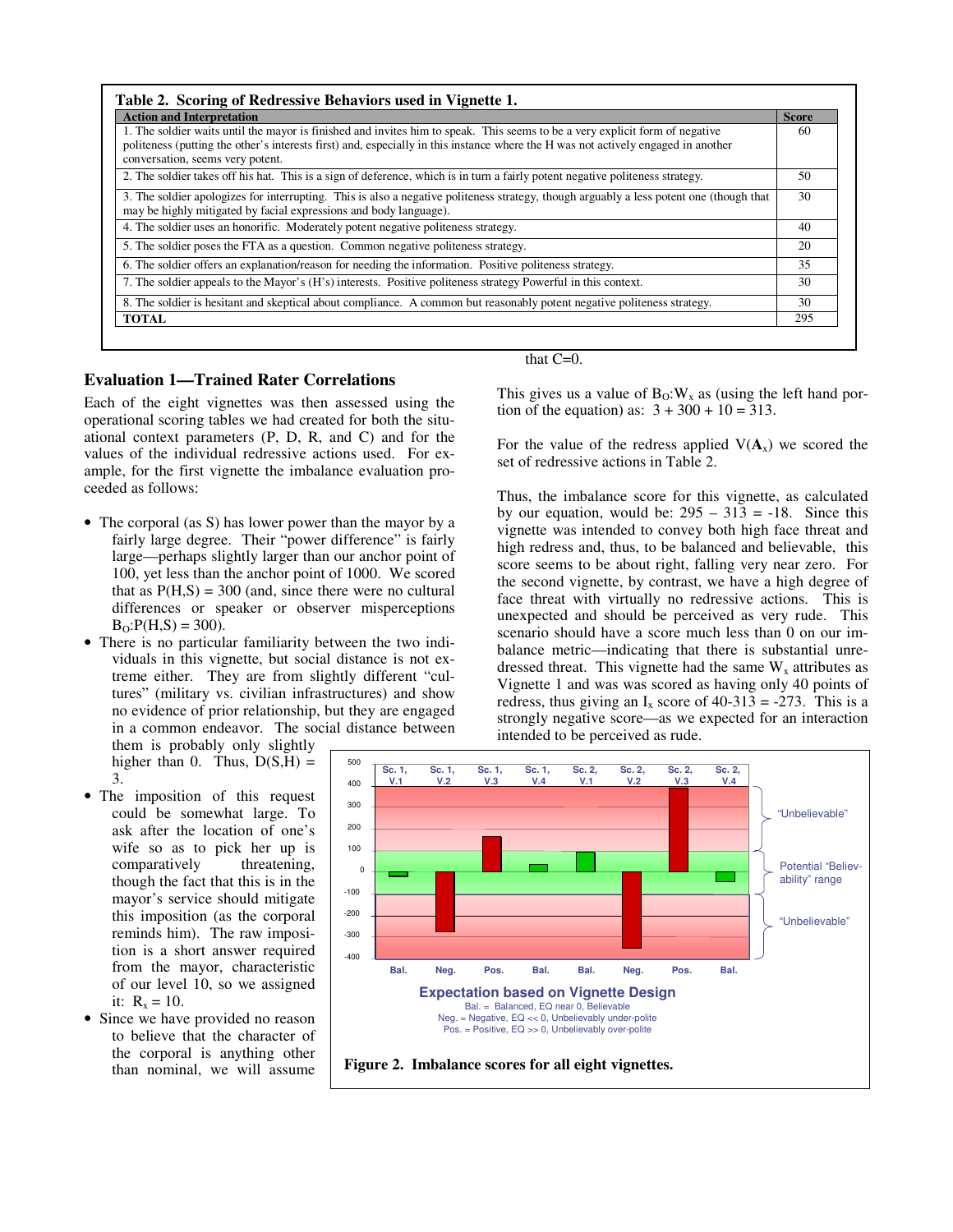| Variable Asked About         | Correlation | Significant? |
|------------------------------|-------------|--------------|
| Power Relationship $(= P)$   | .867        |              |
| Familiarity $(= D)$          | .881        |              |
| Imposition $(= R_x)$         | .766        |              |
| Overall Politeness $(= I_x)$ | .892        | yes          |

Table 3. Correlations between mean scores provided by trained team member using the EE algorithm and untrained college students.

An evaluation similar to that described above was carried out for a total of eight vignettes and the quantitative algorithm tracked predictions for rude, polite or nominal perceived etiquette levels very closely. As shown in Figure 2, all vignettes that were intended as "nominal" interactions (that is, using about the amount of redress as would be expected in American culture for the amount of redress offered) scored within +/- 100 points of zero. All vignettes that were expected to be seen as over-polite scored well higher than 100 points; while all that were expected to be seen as overly rude scored substantially less than -100 points.

While the above example was based on one individual's scoring assessments (Dr. Miller's), we have since replicated this work with two other "raters" following a brief training session. Each rater was a member of the project team and was generally familiar with the Brown and Levinson model and our use of it, but not of the specific scores that Dr. Miller had produced. Each rater scored the vignettes and the results of the three raters' scores were then statistically compared. The top-level imbalance metric  $(I_x)$ showed a Robinson's A correlation of .931 among the three raters across the 8 vignettes, and the two major subfactors (Face Threat Weight—W<sub>x</sub> and Redress Value—  $V(A_x)$ ) showed Robinson's A correlations of .950 and .863 respectively. These values are all well above traditional correlation thresholds of .7 or .8 for multiple judge rating correlations. Thus, this study lends weight to the claim that we have identified a reliable method of scoring the degree of politeness in social discourse—at least in American cultural settings.

#### **Evaluation 2--Untrained Rater Correlations**

Subsequent to the evaluation involving trained team members, we conducted an experiment wherein 22 American college students, unaware of our theory or model, also rated various aspects of the vignettes. The same eight vignettes were used. Participants reviewed a "backstory" describing the relationships between participants in the vignette and then answered a series of questions about the relationships between actors in the vignette. They then read the specific, verbal interaction between the actors, and then answered a subsequent set of questions about their perceptions of the actors, their relationships, the degree of politeness used and whether or not they regarded the interaction as normal, rude or overly polite.

Correlations between participants' ratings of the relevant model parameters and our own ratings remained very high, as shown in Table 3. Pearson correlation coefficient scores are reported for a comparison of the project team's rating with the untrained participants' mean rating. Significance was assessed at the p<.01 level (two-tailed). Although these correlations are very high in general, the small number of cases evaluated (only four means were assessed for the P, D, and R ratings, since the relationships were identical in pairs of vignettes) kept many of the relationships statistical significance.

Participants were also asked whether they changed beliefs about the P and D values after they had seen the utterance used in the vignette. Since some vignettes used levels of politeness rated nominal by our scoring algorithm while others used either unexpectedly high or low levels of politeness, we hypothesized that if our model were correct, then more participants would be willing to change their ratings after seeing the vignettes with "off-nominal" politeness rather than those with nominal politeness.

As can be seen in Figure 3, a higher percentage of participants generally reported willingness to change their ratings in response to the off-nominal vignettes rather than the nominal ones, though this effect was more pronounced for Power Distance than for Familiarity (Social Distance) ratings. Table 4 reports the overall percentage of participants, taken over the four vignettes in each condition (nominal vs. off-nominal politeness) who reported wanting to change their ratings of either Power Difference or Social Distance after reading or viewing the actors' behaviors. A pairedsamples t-test on the mean values for the four nominal vs.

|                         | Nominal   | Off-Nominal |
|-------------------------|-----------|-------------|
|                         | Vignettes | Vignettes   |
| <b>Power Difference</b> | 46.9%     | 77.1%       |
| Social Distance         | 48.9%     | $60.4\%$    |

#### **Table 4. Proportion of participants wanting to change their P and D ratings averaged over vignette types.**

four off-nominal vignettes showed that significantly more participants wanted to change their estimate of Power Difference after reading/viewing the Off-nominal behaviors than the Nominal ones (t=-4.85, df=3, p<.05). A similar test for the Social Distance parameter was not significant  $(t=-1.186, df=3, p>2)$ .

In general, these data support our model and its claims that unexpected (i.e., off-nominal) amounts of redress prompt people to reinterpret their beliefs about context specifically, their beliefs about the P, D (and potentially, R and C) parameters. In this study, at least, participants proved more willing to review their perceptions of Power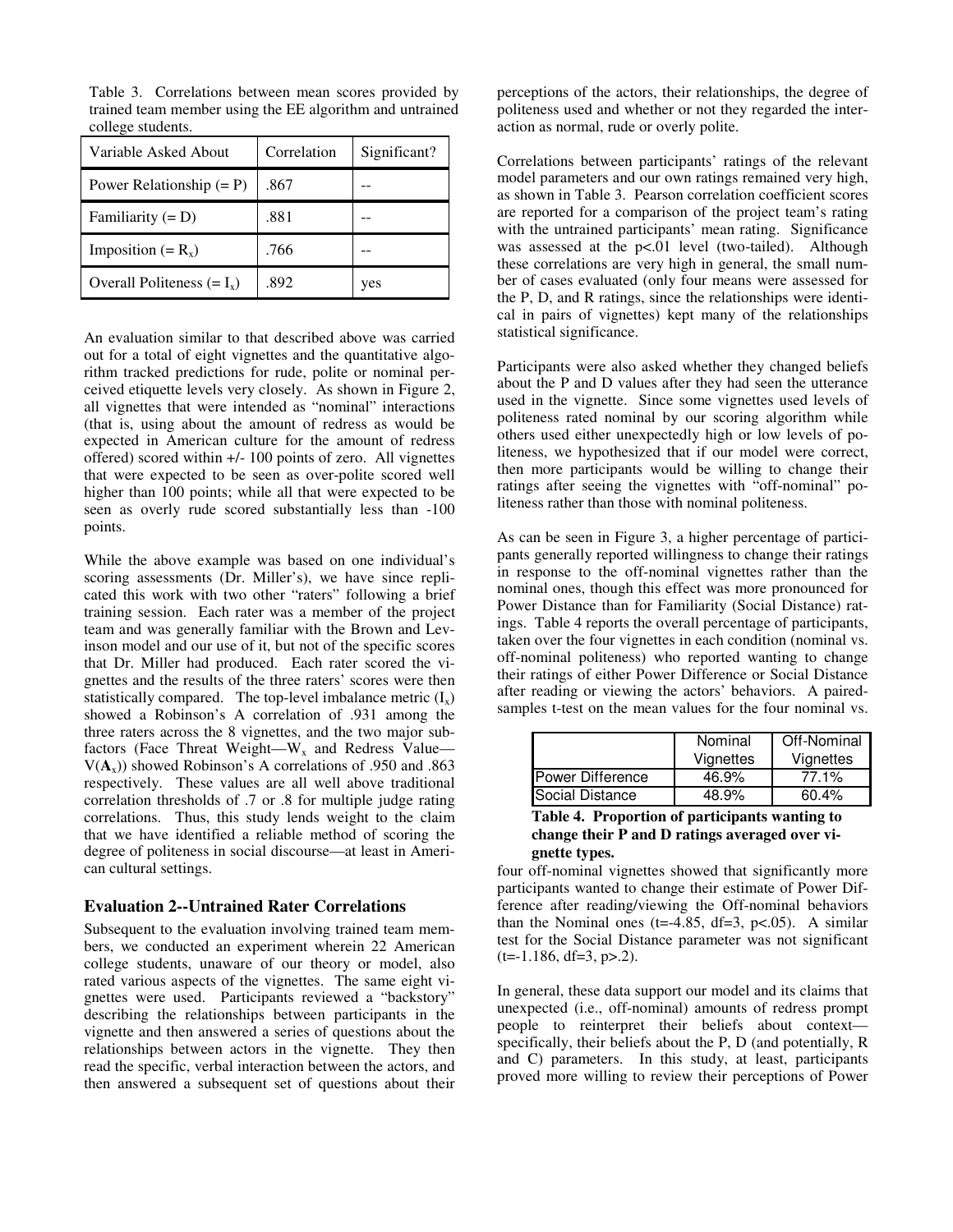

**Figure 3. Percentage of participants wanting to change their estimates of P and D after hearing the actors' utterances.** 

relationships than Familiarity. This may be a function of the marked power relationships in the vignettes (involving, as they did, soldiers and civilians) or it may reflect a more general tendency among Americans to seek explanations for politeness variations in power dimensions first.

## **Conclusions and Future Work**

An ability to score the believability of the social interaction behaviors of actors in a cultural and social context is important because it allows for quantitative reasoning (and, ultimately, for machine aids and predictions) about how social interaction "moves" will be perceived. Thus, this model holds the potential to equip a wide range of simulated characters from different cultures with the ability to evaluate human behaviors given what it knows about P,D,R and C and then to reactively take offense or take advantage. Similarly, it can equip machine systems with the ability to determine appropriate behaviors in order to further ends such as trust, usability and user acceptance.

The use of Brown and Levinson's model and theory in a module for reasoning about social interaction behaviors ensures universal reasoning about and scoring of abstract politeness "moves". Any such module will need to be equipped with culture-specific knowledge bases, however, to enable reasoning from the observable behaviors in a culture (e.g., pursed lips or a rigid hand-to-eyebrow salute) to the abstract etiquette "moves" (and therefore, politeness implications) over which the model's parameters are scored. This has the practical implication that the general social interaction reasoning of an automated system can be effectively modularized, and, thus, large savings in simulation code development can be realized. Furthermore, basic game storylines or training modules and even specific characters can be easily transposed from one cultural milieu to another—enabling the village priest who the player had to interact with to get intelligence information in a Kosovo training game to take on the culture-specific behaviors and reactions of an imam in an Iraq training game. In each case, new knowledge bases of culture-specific politeness behaviors would need to be developed (and, of course, checked for accuracy) for each new game, but the core game storyline(s) and character roles, general actions, motivations, capabilities, etc., could remain unchanged.

In work reported elsewhere (Miller, et al., 2007), we have reported on our work integrating this implemented algorithm into a language training game (the Tactical Language Training System developed by USC's CARTE Labs—cf. Johnson, Vilhjalmsson, and Marsella, 2005). This work has demonstrated the capability of our approach to inform both the perceptions and the reactions of simulated characters—and to do so with less software development time than traditional scripting approaches. Moreover, it has also demonstrated the ability of our approach to provide at least reasonable knowledge and use of politeness levels in a culture different from American English, (specifically, the Pashtu language spoken along the Afghanistan/Pakistan border), though we haven't performed as thorough an evaluation of those results as of the Amercian cultural results presented above.

While etiquette and politeness are far from the only aspects of culture that should be modeled in computational tools and approaches, they are a pervasive aspect of virtually all interactions that matter in cross-cultural collaboration and interaction. In this work, thanks to the basic model developed by Brown and Levinson, it is proving ammenable to quantitative, computational modeling. Furthermore, the resulting models are providing predictions that correlate well with both trained and naïve users of our modeling framework, at least for American cultural sensibilities.